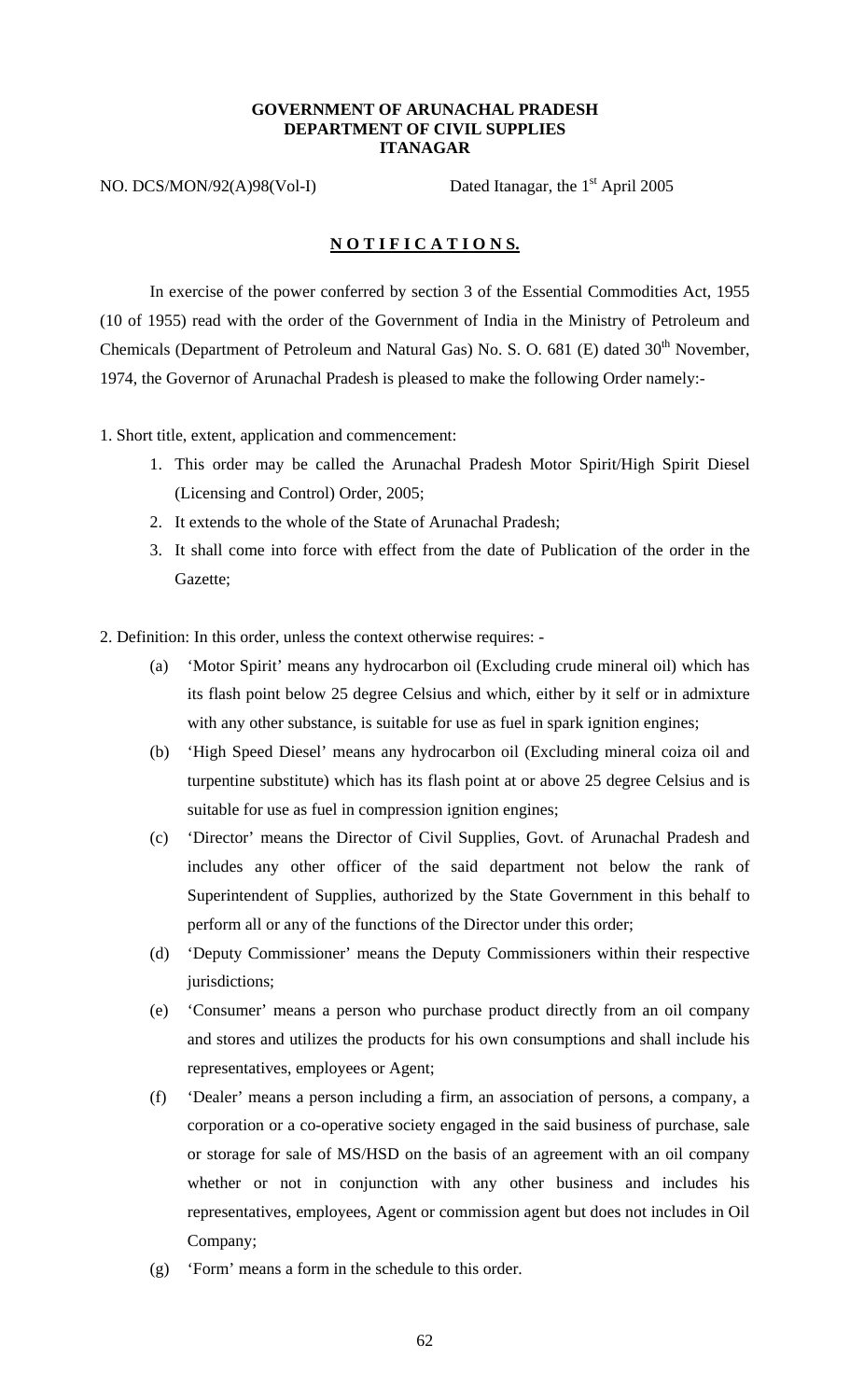- (h) 'License' means a person including a firm, an association of persons, a company, a corporation or a co-operative society holding a valid license granted under this order.
- (i) 'Licensing Authority' means the Director of Civil Supplies, Government of Arunachal Pradesh, Naharlagun.
- (j) 'Business premises' means a place where the dealer normally stores and Sales MS/HSD.
- (k) 'State Government' means the Government of the State of Arunachal Pradesh in the Civil Supplies Department.
- (l) 'Oil Company' means any of the following oil industries manufacturing and marketing petroleum and Petroleum products.
	- i. Indian Oil Corporation Ltd.
	- ii. Hindustan Petroleum Corporation Ltd.
	- iii. Bharat Petroleum Ltd.
	- iv. Indo-Burma Petroleum Company Ltd.
	- (a) 'Year' means a year reckoned according to the English Calendar.

3. (i) Licensing of a dealer: No person shall sell or distribute MS/HSD or other wise unless he is appointed such an agent or distributor by an Oil Company and license granted by the Licensing Authority.

- (ii) A person who desires to obtain a license under this order shall make an application to the Licensing Authority through the Concerned Deputy Commissioner, in Form 'A' and the Licensing Authority if he is satisfied may grant the license in Form 'B'.
- (iii) Every license granted under sub-clause (i) shall be subjected to such condition as may be specified therein and to such other conditions as the Licensing Authority may impose from time to time for the purpose of fair distribution of MS/HSD.
- 4. Fee for issue of License: The fee payable for a license under this order shall be Rs. 10,000/- (Rupees Ten Thousand) only. For issue of a duplicate license, if the Licensing Authority is satisfied that license issued under this order is defaced, lost or destroyed or otherwise rendered useless, he may, on application made in that behalf by the licensee and on payment of a fee of Rs. 5000/- only issue duplicate license.
- 5. Period of license and its validity:
	- (i) Every license granted under this order shall be valid upto  $31<sup>st</sup>$  of March next following the date of issue and may be renewed for a period of one year upto  $31<sup>st</sup>$ of March, on an application made on this behalf of the Licensing Authority before the expiry period of validity of the License and on payment of a renewal fee of Rs. 1000/- only.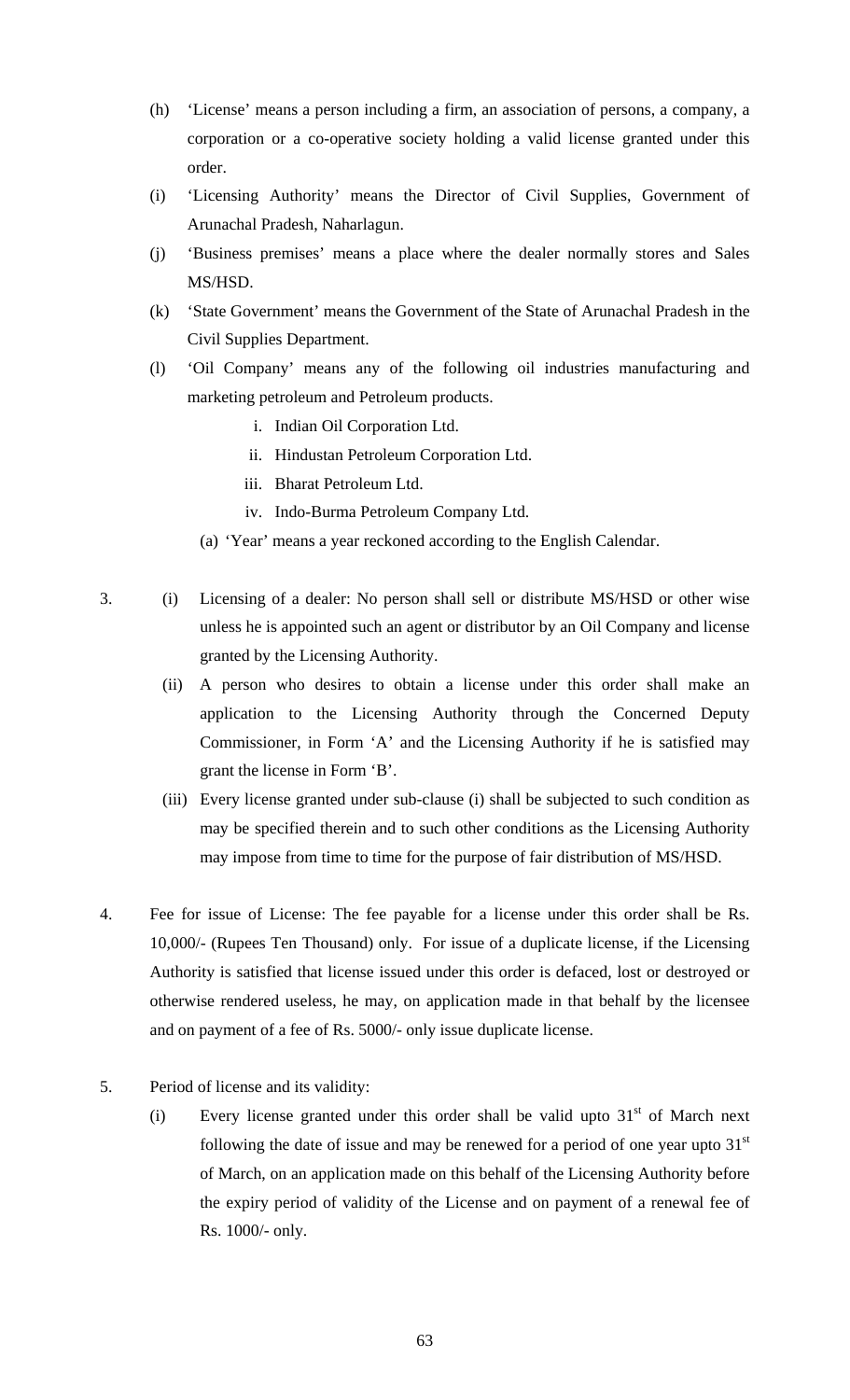However, fine or late renewal of license is livable at the rate of Rs. 200/- only per Calendar month or fraction thereof, if the license is not renewed with in due date.

- (ii) The fee shall have to be deposited in the form of Treasury Challan under the head of Account " 1456, Civil Supplies"
- 6. Security deposit:
	- (i) Every person applying for a license under this order shall, before the license is issued to him, deposit with the Licensing Authority a sum of Rs. 15000/- through NSC as security for due performance of the terms and conditions subject to which the license is granted to him.
	- (ii) The licensee shall, if the amount of security at any time falls short of the amount specified in clause 6 forthwith deposit further security to make up that amount on being required by the Licensing Authority to do so.
- 7. Power to refuse a license: The Licensing Authority may after giving the applicant an opportunity of stating his case in writing and for a reasons to be recorded in writing, refuse to grant or renew a license.
- 8. Provision for cancellation or suspension of License:
	- (a) If a license either by himself or through his agent or his employee acting on his behalf contravenes any of the provisions of this order or any of the terms and conditions of the license, then without prejudice to any other action that may be taken against him, the Licensing Authority may, after giving him an opportunity for making his representation by order, suspend or cancel the license.
	- (b) On cancellation or suspension of a license as per clause (8) (a) or on a license ceasing to be valid, the license shall surrender the same to the Licensing Authority within seven day from the date of such suspension or cancellation or cessation of validity as the case may be and shall, disposes off the stock of MS/HSD available with him in accordance with the direction of the Licensing Authority.
	- (c) On cancellation or suspension of a license, the license shall not be entitled to get any supply of MS/HSD from any oil company and the Licensing Authority in consultation with the oil companies shall link the consumers registered with that license to other license as may be considered convenient.
- 9. Forfeiture of security deposit without prejudice to the provision of clause (8) (a) If the Licensing Authority is satisfied that the license has contravened any of the terms and conditions of the license and any provision of this control order and that a forfeiture of the security deposit is called for, he may after giving the license a reasonable opportunity in stating his case of the forfeiture, by the order forfeit the whole or any part of the security deposited by the license and communicate a copy of the order to the licensee.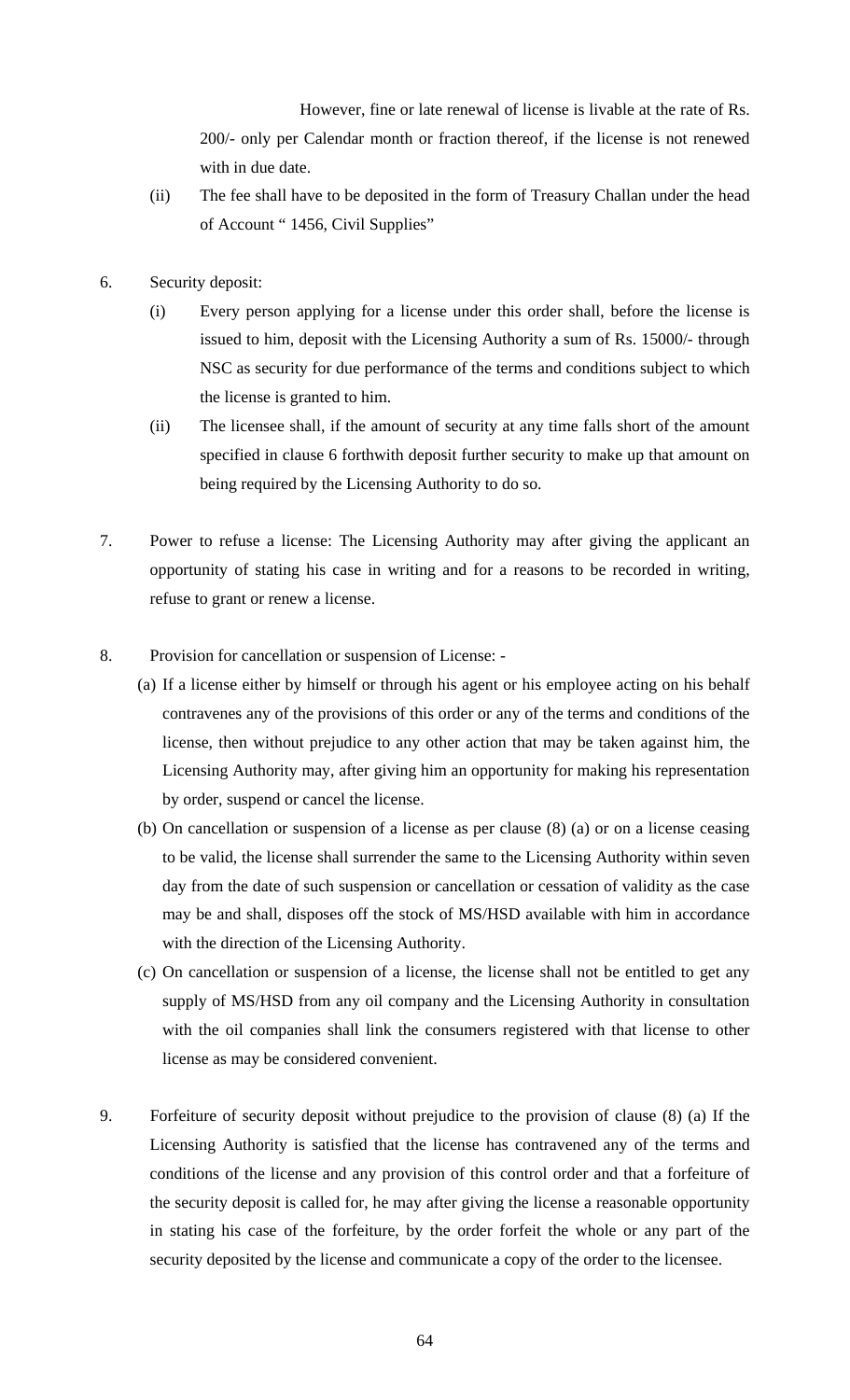- 10. Appeal: An appeal against any order of the Licensing Authority shall lie to the state Government within 30 days of the date of the order appealed against.
- 11. Penalty: Any person contravening any of the provisions of this order shall be liable to punishment under section 7 of the Essential Commodities Act, 1955.
- 12. Power of entry, Search, Seizure and drawing of Samples:

 The Director or any officer of the department, the DC/ADC or any officer of the supply department, not below the rank of Supdt. of Supply in this behalf authorized by the Government, may with a view to securing compliance with this order or to satisfy himself that this order has been compiled with:

- (a) Enter and search: Enter and search any premises used or believed to be used for the sale, distribution or storage for sale and inspect such premises.
- (b) Drawing of sample:
	- (i) In all cases, the sampling officer shall personally draw the sample and this sample shall be drawn in the presence of at least one witness where the sample is drawn from an original un-opened receptacle containing MS/HSD otherwise then in bulk. The opening shall be sufficient to admit of the sample being rapidly transferred from the receptacle.
	- (ii) Three bottles or any other container as specified by the Oil Company each of capacity of 750 ml shall be filled to nine-tenth of their capacity with the sample and corked. The corks shall be driven home and cut off level with the neck, and melted sealing wax shall be worked into the corks and the bottles shall be efficiently sealed.
	- (iii) Forwarding and retention of samples: -

One of the bottles referred to in sub rule (ii) shall be handed over to the licensee and one bottle shall be preserved or reference in case of need and the other shall be forwarded to the testing officer.

13. Regulation for storage and sale: - The licensee shall maintain a reserve stock not exceeding 4000 (4000) litre each of MS/HSD at all time for distribution on the basis of permits to be issued by the Licensing Authority/Deputy Commissioners or any other officer of the department not below the rank of Superintendent of Supplies to meet emergent requirements during any natural calamity, Law and Order problem, general election and other emergent circumstances to such consumers as may be indicated in the permit.

> Sd/- J. P. Rai Secretary (CS) Govt. of Arunachal Pradesh, Itanagar.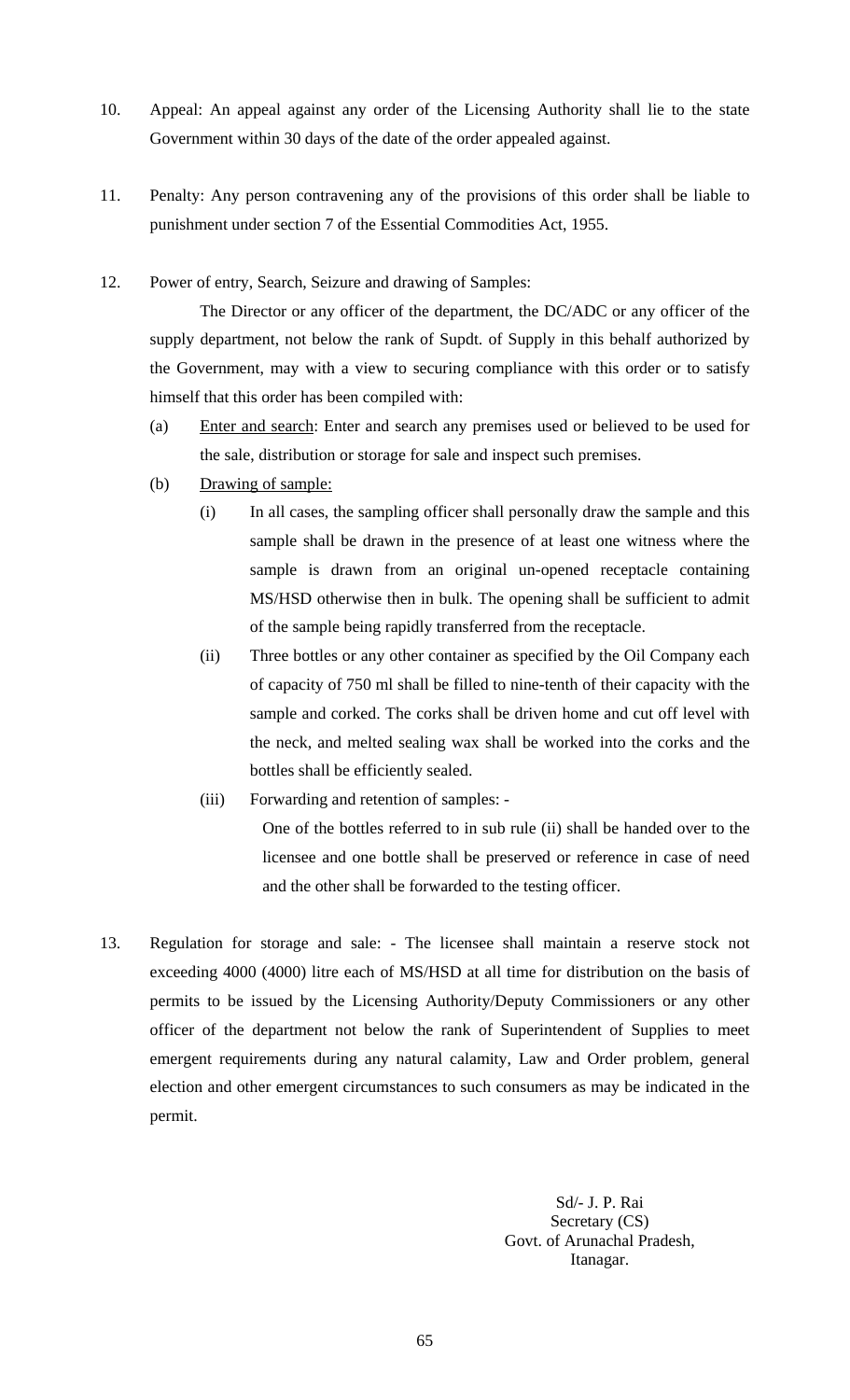Copy to : -

- 1. The Under Secretary to Government of India, Ministry of Consumer Affairs, and Food and Public Distribution, Krishi Bhawan, New Delhi with reference to his letter No. 1- 1/2001-BP-III dated 7/1/2001.
- 2. The Secretary to the Governor of Arunachal Pradesh, Itanagar for information of the Governor.
- 3. The private Secretary to the Chief Secretary, Arunachal Pradesh, Itanagar for information of the Chief Secretary.
- 4. The Director of Information and Public Relation & Printing, Naharlagun with a request to get the notification published in the next Arunachal Pradesh gazetted (2 copies).
- 5. The Inspector general of Police, Arunachal Pradesh, Itanagar.
- 6. The Director of Civil Supplies, Arunachal Pradesh Naharlagun.
- 7. All Deputy Commissioner, Arunachal Pradesh.
- 8. The Director of Supply & Transport, Arunachal Pradesh, Naharlagun.
- 9. The Register of Cooperative Society, Arunachal Pradesh, Naharlagun.
- 10. The Controller Legal Metrology, Arunachal Pradesh, Naharlagun.

(K.P.Balachandran) Under Secretary (CS) Govt. of Arunachal Pradesh, Itanagar.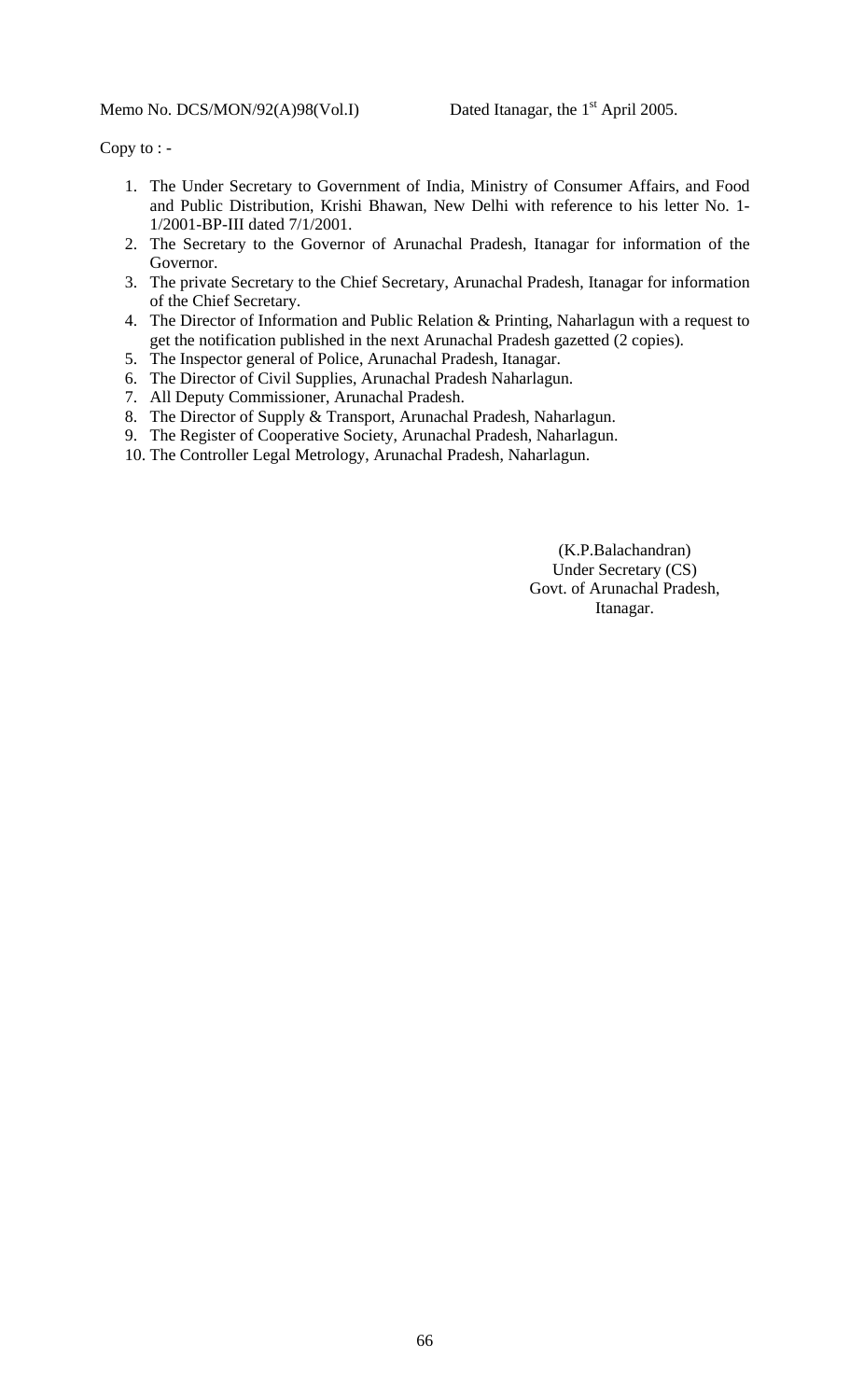# FORM –A

### [See Clause – (ii)]

## PART –I

### APPLICATION FOR LICENSE

| 1. Applicant's name                                                            | $\mathbf{L}$          |
|--------------------------------------------------------------------------------|-----------------------|
| 2. Applicant's father's/husband's name<br>(in case of an individual)           | :-                    |
| 3. Applicant's profession                                                      |                       |
| 4. Applicant's present address                                                 |                       |
| 5. Applicant's permanent address                                               | $\mathrel{\mathop:}=$ |
| 6. Information of applicant's place of<br>business and godown with particulars | $\mathbf{L}$          |
| 7. Particulars of Fire-service explosive<br>license                            |                       |
| 8. Particulars of Trading License                                              |                       |
| 9. Name of Oil Company from which the<br>applicant will get his supply         |                       |
| 10. Particulars of Agreement made with the<br>Oil Company for supply of MS/HSD |                       |

 I have carefully read the provisions of the Arunachal Pradesh Motor Spirit/High Spirit Diesel (Licensing and Control) Order, 2005 and the conditions of the license, and I agree to abide them. The information given above are true to the best of my knowledge and belief.

Signature of the applicant

Date: -

PART –II

Recommendations of the Deputy Commissioner

Signature with Official Seal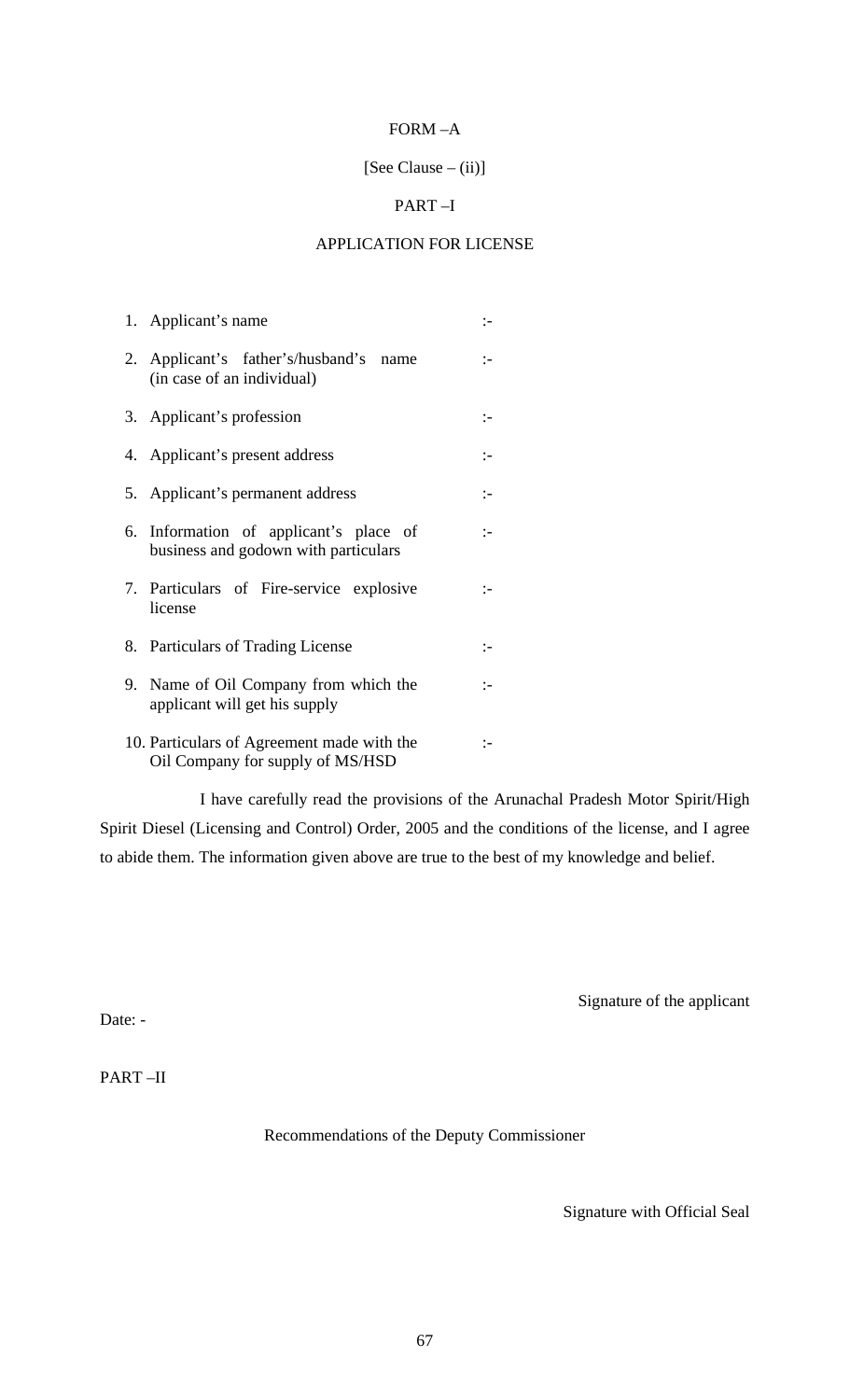## FORM – B

### [See Clause  $3 - (ii)$ ]

### LICENSE FOR PURCHASE, SALE AND STORAGE OF MS/HSD.

License No. ………………………………………………………………………………

- 1. Subject to the provisions of the Arunachal Pradesh Motor Spirit/High Spirit Diesel (Licensing and Control) Order, 2005 and to the under mentioned terms and conditions Shri/Smti/Miss ……………………………………………………...Son/Daughter/Wife of ………………………...……………… Proprietor/ Manager/ Director/Secretary/ Lasee of M/s ………………………………..………… of Village/ Town ………………….……… ……………… Police Station is/are hereby authorized to store and sell MS/HSD.
- 2. (a) The license shall carry on the aforesaid business at the following places: -

………………………………………………………………………..

- (b) MS/HSD shall not be stored at any place other than any of the godowns or places mentioned below: -
- (ii) ………………………………………………………………………………………… (iii)………………………………………………………………………………………… (iv)…………………………………………………………………………………………
- 3. The license shall not
	- (a) Enter into any transaction involving purchase, sale or storage for sale for MS/HSD in a speculative manner prejudicial to the maintenance and easy availability of supplies thereof in the market.
	- (b) With hold from sale/supplies of MS/HSD ordinary kept for sale except under director from the Director of Civil Supplies or the Deputy Commissioner.
- 4. (a) The license shall maintain a register of daily of MS/HSD correctly and close the accounts daily.

(b) The license shall give all facilities at all reasonable hours to the Licensing Authority/Deputy Commissioner or any officer not below the rank of Inspector of Supplies for the inspection of his stock of MS/HSD and accounts at the shop or other place used by him for storage, sale or purchase of MS/HSD.